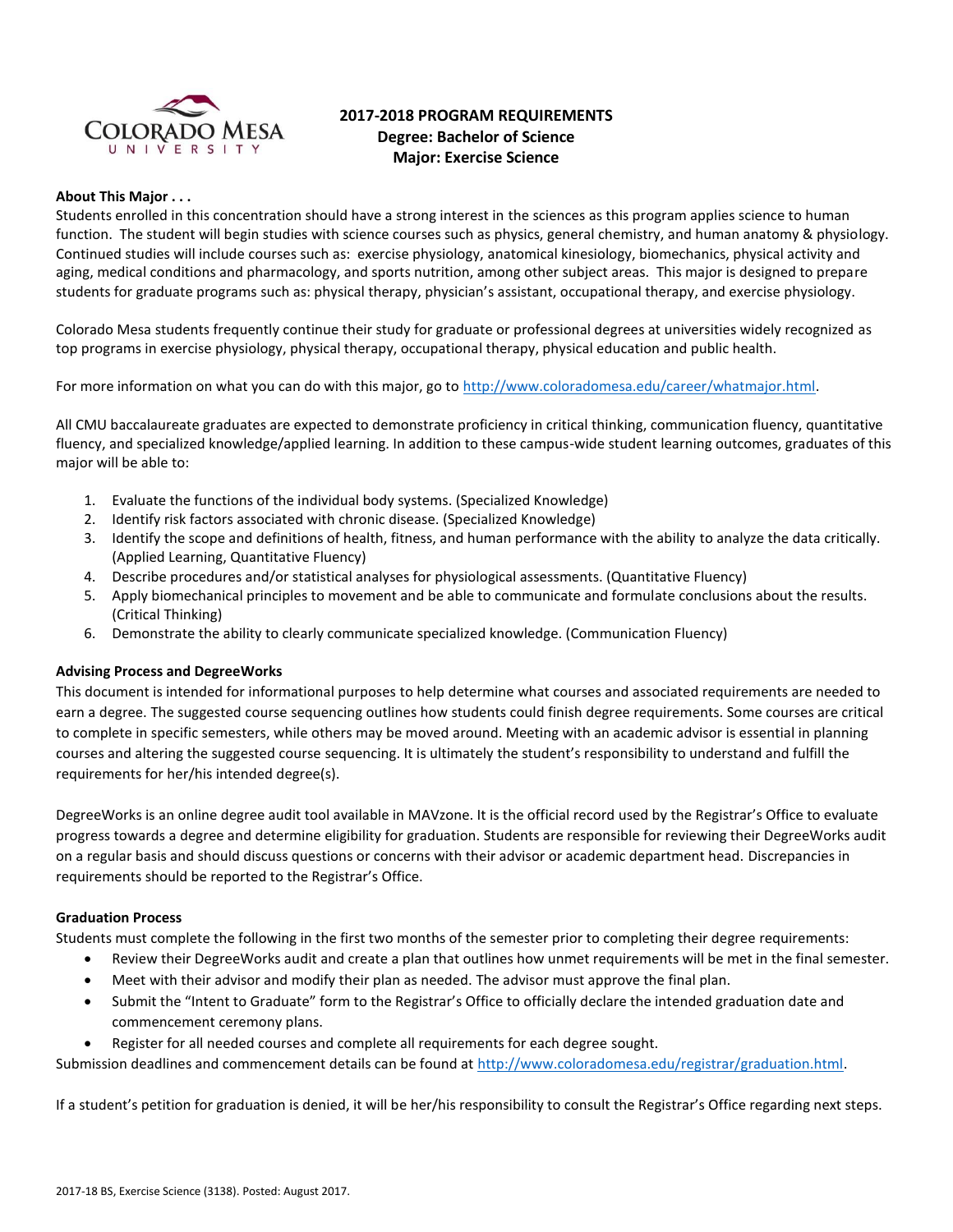### **INSTITUTIONAL DEGREE REQUIREMENTS**

The following institutional degree requirements apply to all CMU baccalaureate degrees. Specific programs may have different requirements that must be met in addition to institutional requirements.

- 120 semester hours minimum.
- Students must complete a minimum of 30 of the last 60 hours of credit at CMU, with at least 15 semester hours in major discipline courses numbered 300 or higher.
- 40 upper-division credits (alternative credit limit applies to the Bachelor of Applied Science degree).
- 2.00 cumulative GPA or higher in all CMU coursework.
- A course may only be used to fulfill one requirement for each degree/certificate.
- No more than six semester hours of independent study courses can be used toward the degree.
- Non-traditional credit, such as advanced placement, credit by examination, credit for prior learning, cooperative education and internships, cannot exceed 30 semester credit hours for a baccalaureate degree; A maximum of 15 of the 30 credits may be for cooperative education, internships, and practica.
- Pre-collegiate courses (usually numbered below 100) cannot be used for graduation.
- Capstone exit assessment/projects (e.g., Major Field Achievement Test) requirements are identified under Program-Specific Degree Requirements.
- The Catalog Year determines which program sheet and degree requirements a student must fulfill in order to graduate. Visit with your advisor or academic department to determine which catalog year and program requirements you should follow.
- See "Requirements for Undergraduate Degrees and Certificates" in the catalog for a complete list of graduation requirements.

#### **PROGRAM-SPECIFIC DEGREE REQUIREMENTS**

- 2.0 cumulative GPA or higher in coursework toward the major content area.
- Must pass all courses in the major content area with a grade of "C" or higher.
- Graduate or Professional Schools in Exercise Science and Professional Schools in Medicine (MD), Physical Therapy (PT), Occupational Therapy (OT), Physician Assistant (PA), and Chiropractic programs often have their own unique prerequisites that are not part of the Exercise Science major requirements. For example, two semesters of General Physics are required for most MD, PT, and Chiropractic programs. Because prerequisites vary significantly from school to school, students need to check specific requirements for schools where they are planning to apply for admission.

#### **General Recommendations for graduate programs:**

Exercise Physiology: BIOL 409, 409L Gross and Developmental Human Anatomy CHEM 311, 311L, 312, 312L Organic Chemistry KINE 487 Structured Research

Biomechanics: BIOL 409, 409L Gross and Developmental Human Anatomy PHYS 111, 111L, 112, 112L General Physics MATH 151 Calculus I KINE 487 Structured Research General Recommendations for Graduate Professional Programs:

Medicine: CHEM 311, 311L, 312, 312L Organic Chemistry PHYS 111, 111L, 112, 112L General Physics MATH 151 Calculus I SOCO 260 General Sociology

Physician's Assistant: BIOL 341, 341L General Physiology and BIOL 409, 409L Gross and Developmental Human Anatomy **OR** BIOL 209, 209L Human Anatomy and Physiology and BIOL 210, 210L Human Anatomy and Physiology II CHEM 311, 311L, 312, 312L Organic Chemistry KINE 499 Internship

Additional Psychology course

Physical Therapy: BIOL 341, 341L General Physiology and BIOL 409, 409L Gross and Developmental Human Anatomy **OR** BIOL 209, 209L Human Anatomy and Physiology and BIOL 210, 210L Human Anatomy and Physiology II PHYS 111, 111L, 112, 112L General Physics PSYC 233 Human Growth and Development PSYC 310 Child Psychology or PSYC 340 Abnormal Psychology KINE 499 Internship

Occupational Therapy: BIOL 409, 409L Gross and Developmental Human Anatomy PHYS 111, 111L General Physics PSYC 233 Human Growth and Development PSYC 340 Abnormal Psychology KINE 499 Internship Sociology and/or Anthropology courses Medical Terminology

Chiropractic: CHEM 311, 311L, 312, 312L Organic Chemistry PHYS 111, 111L, 112, 112L General Physics Social Science and Humanities courses

Upper level lab-based Biology courses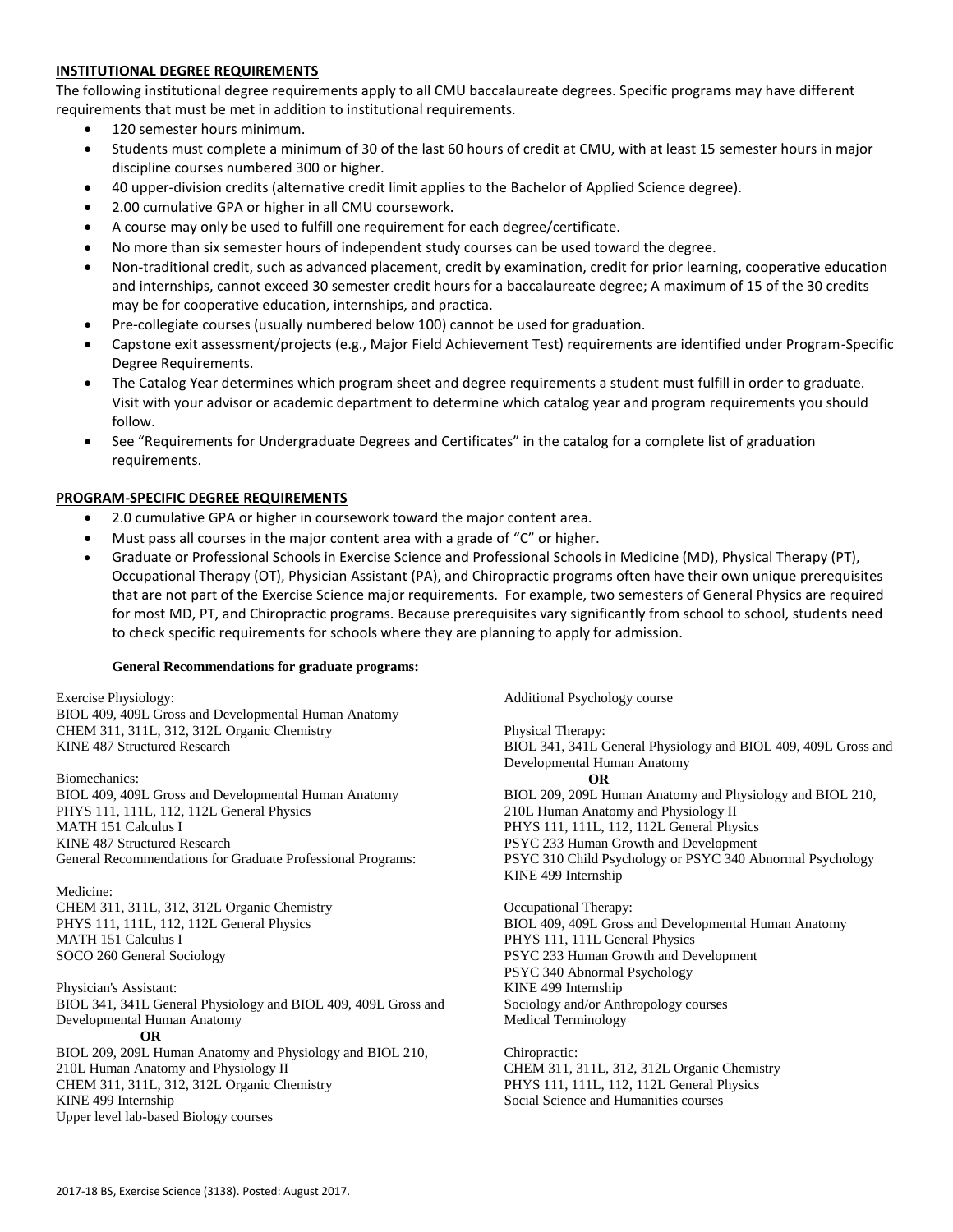### **ESSENTIAL LEARNING REQUIREMENTS** (31 semester hours)

See the current catalog for a list of courses that fulfill the requirements below. If a course is an Essential Learning option and a requirement for your major, you must use it to fulfill the major requirement and make a different selection for the Essential Learning requirement.

**English** (6 semester hours, must receive a grade of "C" or better and must be completed by the time the student has 60 semester hours.)

- $\Box$  ENGL 111 English Composition (3)
- $\Box$  ENGL 112 English Composition (3)

**Mathematics** (3 semester hours, must receive a grade of "C" or better, must be completed by the time the student has 60 semester hours.)

 MATH 113 - College Algebra (4) or higher 3 credits apply to the Essential Learning requirements and 1 credit applies to elective credit.

#### **Humanities** (3 semester hours)

 $\Box$  Select one Humanities course (3)

### **Social and Behavioral Sciences** (6 semester hours. PSYC 233 suggested.)

- $\Box$  Select one Social and Behavioral Sciences course (3)
- $\Box$  Select one Social and Behavioral Sciences course (3)

**Natural Sciences** (7 semester hours, one course must include a lab. PHYS 111/PHYS 111L, PHYS 112/PHYS 112L suggested.)

- $\Box$  Select one Natural Sciences course (3)
- $\Box$  Select one Natural Sciences course with a lab (4)

#### **History** (3 semester hours)

 $\Box$  Select one History course (3)

#### **Fine Arts** (3 semester hours)

 $\Box$  Select one Fine Arts course (3)

## **OTHER LOWER-DIVISION REQUIREMENTS**

#### **Wellness Requirement** (3 semester hours)

- $\Box$  KINE 100 Health and Wellness (1)
- $\Box$  Select one Activity course (1)\*
- $\Box$  Select one Activity course (1)

\*KINA 128 – Intermediate Weight Training suggested because it is a prerequisite for KINE 403.

## **Essential Learning Capstone** (4 semester hours)

Essential Learning Capstone must be taken after completion of the Essential Learning English and Mathematics requirements, and when a student has earned between 45 and 75 hours.

- ESSL 290 Maverick Milestone (3)
- $\square$  ESSL 200 Essential Speech (1)

#### **FOUNDATION COURSES** (17-20 semester hours)

- $\Box$  STAT 200 Probability and Statistics (3)
- $\Box$  BIOL 209 Human Anatomy and Physiology I (3)
- $\Box$  BIOL 209L Human Anatomy and Physiology I Laboratory (1)
- $\Box$  CHEM 131 General Chemistry I (4)
- $\Box$  CHEM 131L General Chemistry I Laboratory (1)
- $\Box$  CHEM 132 General Chemistry II (4)
- $\Box$  CHEM 132L General Chemistry II Laboratory (1)
- $\Box$  KINE 265 First Aid and CPR/AED for the Health Care Provider (3) (or current CPR card)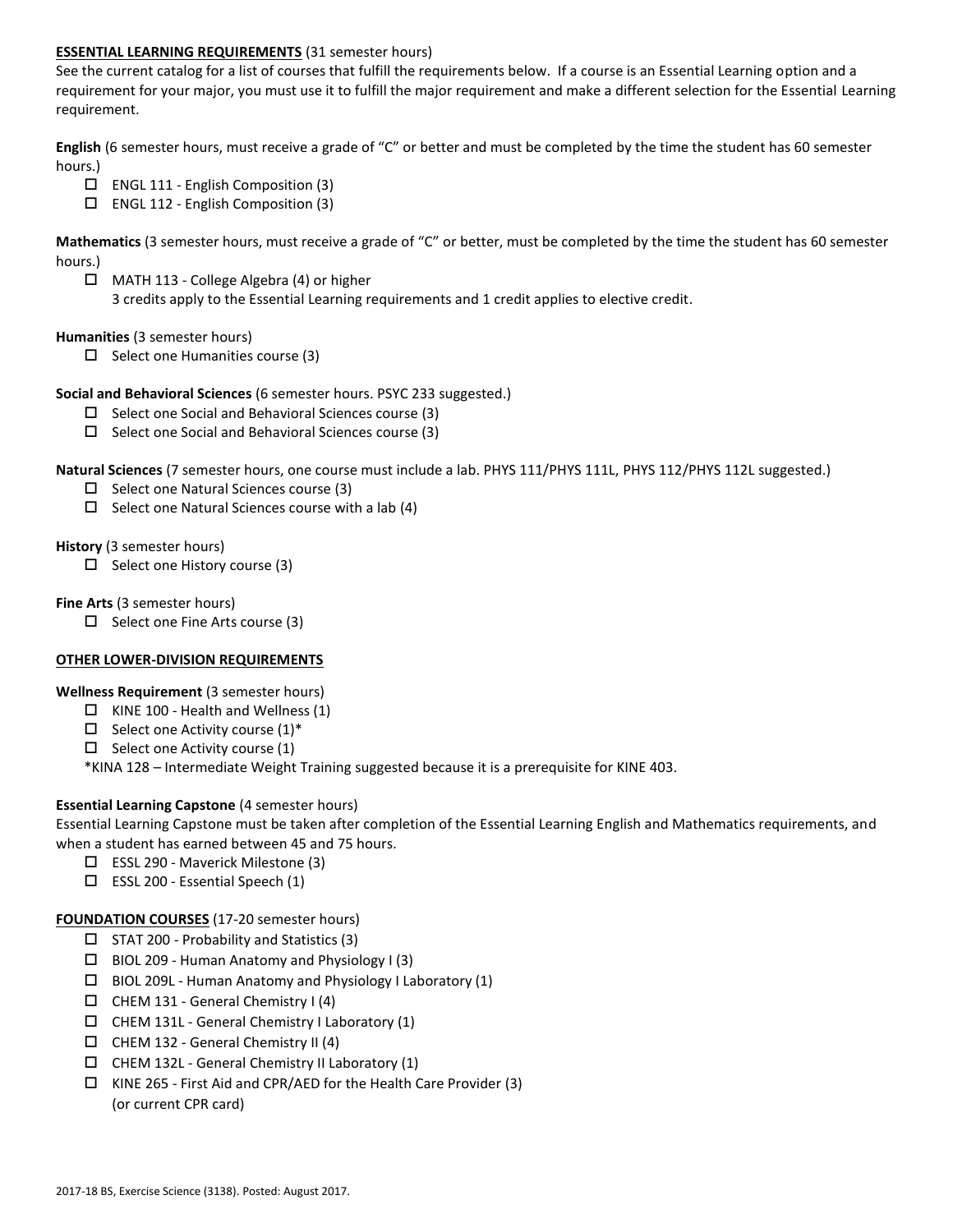### **BS, EXERCISE SCIENCE REQUIREMENTS** (48-54 semester hours, must pass all courses with a grade of "C" or higher.)

### **Required Core Courses** (36 semester hours)

- $\Box$  KINE 200 History and Philosophy of Sport and Physical Education (3)
- $\Box$  KINE 213 Applications of Physical Fitness and Exercise Prescription (3)
- $\Box$  KINE 234 Prevention and Care of Athletic Injuries (3)
- KINE 301 Health and Fitness Assessment (3)
- $\Box$  KINE 303 Physiology of Exercise (3)
- $\Box$  KINE 303L Physiology of Exercise Laboratory (1)
- KINE 309 Anatomical Kinesiology (3)
- KINE 370 Biomechanics (3)
- $\Box$  KINE 370L Biomechanics Laboratory (1)
- $\Box$  One of the following courses:
	- KINE 403 Advanced Strength and Conditioning (3)
	- KINE 404 Clinical Exercise Physiology and Advanced Exercise Prescription (3)
- $\Box$  KINE 405 Sports Nutrition (3)
- $\Box$  KINE 415 Physical Activity and Aging (3)
- $\Box$  KINE 494 Kinesiology Senior Seminar (1)
- $\Box$  KINE 499 Internship (3)

# **Restricted Electives** (12-18 semester hours)

Select four courses from the list below. Courses listed with a lecture and a lab are counted as one course.

- BIOL 210 Human Anatomy and Physiology II (3) with BIOL 210L Human Anatomy and Physiology II Laboratory (1)
- BIOL 241 Pathophysiology (4)
- BIOL 301 Principles of Genetics (3) with BIOL 301L Principles of Genetics Laboratory (1)
- BIOL 341 General Physiology (3) with BIOL 341L General Physiology Laboratory (1)
- BIOL 409 Gross and Developmental Anatomy (2) with BIOL 409L Gross and Developmental Anatomy Laboratory (2)

CHEM 311 - Organic Chemistry I (4) with CHEM 311L - Organic Chemistry I Laboratory (1)

- CHEM 312 Organic Chemistry II (4) with CHEM 312L Organic Chemistry II Laboratory (1)
- CHEM 315 Biochemistry (3) with CHEM 315L Biochemistry Laboratory (1)
- KINE 401 Organization/Administration/Legal Considerations in Physical Education and Sport (3)
- KINE 403 Advanced Strength and Conditioning (3)\*
- KINE 404 Clinical Exercise Physiology and Advanced Exercise Prescription (3)\*
- KINE 410 Rehabilitative Exercises (3)
- KINE 420 Therapeutic Modalities (3)
- KINE 487 Structured Research (1-3)
- PSYC 340 Abnormal Psychology (3)

 $\blacksquare$ 

 **\_\_\_\_\_\_\_\_\_\_\_\_\_\_\_\_\_\_\_\_\_\_\_\_\_\_\_\_\_\_\_\_\_\_\_\_\_\_\_\_\_\_\_\_\_\_\_\_\_\_\_\_\_\_\_\_\_\_\_\_ \_\_\_\_\_\_\_\_\_\_\_\_\_\_\_\_\_\_\_\_\_\_\_\_\_\_\_\_\_\_\_\_\_\_\_\_\_\_\_\_\_\_\_\_\_\_\_\_\_\_\_\_\_\_\_\_\_\_\_\_**

\*Do not double count KINE 403/404 from the list of major requirements.

**\_\_\_\_\_\_\_\_\_\_\_\_\_\_\_\_\_\_\_\_\_\_\_\_\_\_\_\_\_\_\_\_\_\_\_\_\_\_\_\_\_\_\_\_\_\_\_\_\_\_\_\_\_\_\_\_\_\_\_\_**

**ELECTIVES** (All college level courses appearing on your final transcript, not listed above that will bring your total hours to 120 hours. 8-17 semester hours. If you choose 200-level courses for the Restricted Electives above, make sure you choose 300 and above courses for electives to ensure having 40 hours of upper division courses for graduation.)